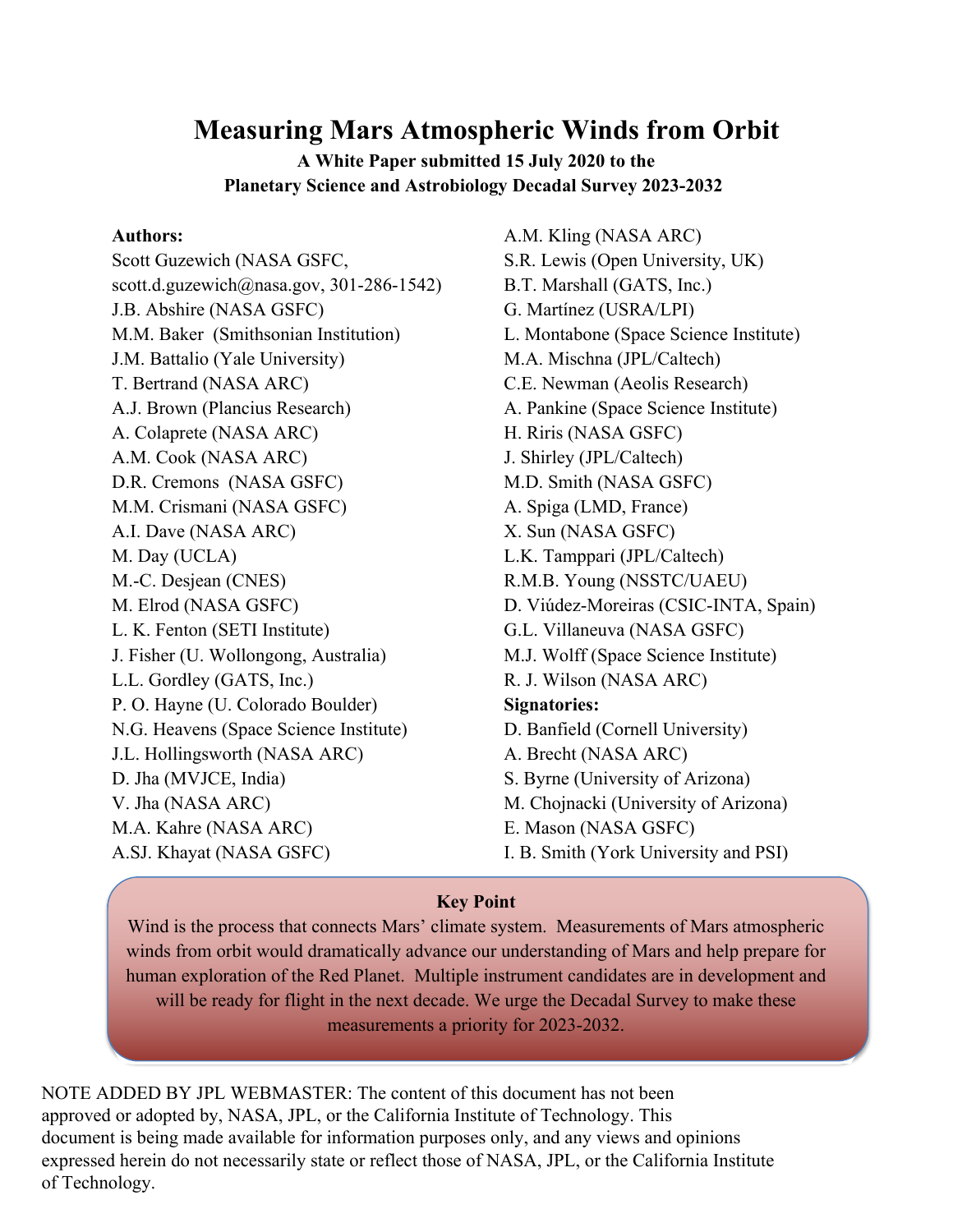## **I. Introduction**

**We, the authors and signatories of this white paper, advocate for global atmospheric wind observations from Mars orbit within the next decade of NASA planetary science. This white paper demonstrates the science and engineering case for measuring Mars atmospheric winds (i.e. vector-resolved, horizontal winds from the surface to ≥80 km altitude at ≤5 km vertical and ≤300 km horizontal resolution) from orbit.** 

Wind measurements remain a critical gap in our understanding of Mars' climate and atmospheric processes and have been highlighted by the new Mars Exploration Program Analysis Group (MEPAG) goals document as a high priority for Mars science [1]. Wind is one of the predominant forces that has shaped Mars' surface over the last 3 billion years, depositing, burying, and eroding an extensive sedimentary and climatic record comprising sand, dust, and ice. In addition, wind is the agent of transport for water vapor, dust, trace gases, and to a significant extent, heat, around the planet. Understanding wind and the atmospheric circulation is necessary to understand the present and past water, dust, and  $CO<sub>2</sub>$  cycles.

We highlight the relevance of these measurements to future human and robotic exploration of Mars. Understanding wind patterns helps close strategic knowledge gaps identified for human exploration of Mars, reduces risk in entry, descent, and landing of spacecraft and their launch from the surface, and helps elucidate and constrain the environmental impacts human exploration may have on the pristine martian environment [2].

We demonstrate that independent, but complementary, measurement techniques can be used to profile wind from the surface to  $\geq 80$  km from orbit and many of these techniques can operate during dust storm conditions, a period during which wind measurements are of particular interest for elucidating mechanisms of storm growth and decay. New and existing instruments, which apply these techniques, are in development at multiple US institutions and will be ready for flight on the next Mars orbiting science mission.

# **II. Science Motivation**

**Wind plays a dominant role in geologic and climatic processes on modern-day Mars**. The exchange of mass and momentum between the atmosphere and surface represents a dynamic system that is impacted by the four-dimensional wind field. Surface winds mobilize sediment, modify surface albedo and loft dust into the atmosphere, thereby impacting insolation and surface and atmospheric heating. As on Earth, the circulation - which is directly provided by wind measurements - is responsible for transport of tracers from dust to water to trace gases such as methane [3,4,5]. Despite the essential role wind plays in the evolution of Mars as a planetary system, very few direct measurements of wind have been made. Additional high-quality measurements are needed to address these knowledge gaps and advance our understanding of the planet.

#### *Atmospheric Circulation, Transport, and Dust Storms*

Winds regulate Mars' climate through the transport of heat, volatiles, and aerosols. Yet our existing knowledge of the circulation is largely based on numerical climate models whose wind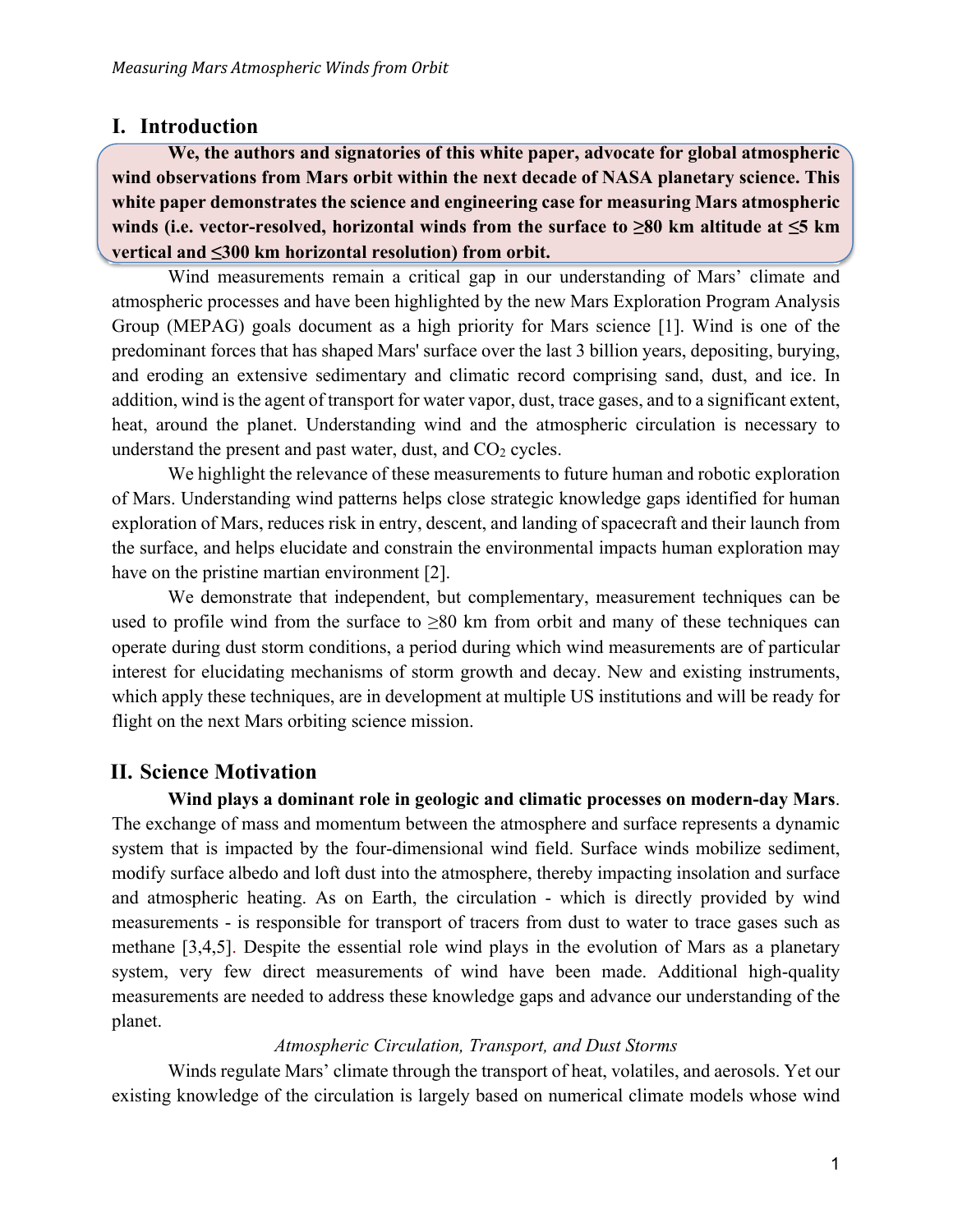fields remain poorly validated (e.g. 6, 7). Large-scale patterns that have been predicted by the models and expected from theory include the Hadley circulation, trade winds, monsoon jets, western boundary currents, thermal tides, and baroclinic storms, all of which vary on timescales from hours to seasons.

Realistic, time-evolving wind fields are essential to successful back-tracking and attribution to surface locations of any spatially-variable species transported in the martian atmosphere. **Wind is critical to understanding the sources, sinks, and movement of methane and other astrobiologically-interesting trace gases**. Water undergoes a seasonal cycle between the atmosphere, regolith, and ice caps that is dependent on wind, impacting both surfaceatmospheric exchange and transport. Dust storms are the greatest cause of sol-to-sol and interannual variability in Martian weather and climate. Wind is crucial to the development of dust storms, in two main respects: dust storms are generated via lifting from the surface by wind stress; and lofted dust is then transported by winds above the surface, with significant quantities of dust reaching 80 km or higher in the case of global storms. Measuring the 4D wind field in the lower atmosphere would help reveal the positive feedbacks between dust lifting, radiative heating and wind stress that may be crucial for onset and early growth of major storms (e.g. 8, 9, 10, 11). Wind measurements are called out by [12].

#### *Geology and Aeolian Processes*

For at least the past 3 Ga, the surface and sedimentary rock records of Mars have been sculpted predominantly by wind-driven physical weathering [13], in some locations removing up to hundreds of meters of material (e.g., 14, 15, 16). These sedimentary accumulations are a way to directly study the early climate of the planet. Sediment-laden wind abrades the surface, exhuming aqueous, volcanic, and possibly biosignature-bearing strata, the desired targets of most landed spacecraft (e.g., 17, 18). However, little is known about where the surface is being actively abraded, in part because surface winds have only been measured by lander instruments at a few locations, and without the time-resolution and duration required to study surface abrasion rates. Measurements of dune and ripple migration give some indication of where sediment supply is high and transport active enough to cause abrasion [19, 20], but a basic characterization of the physics of aeolian sediment transport is still incompletely established. Rover observations of sediment motion on Mars [21] identified sand transport at wind speeds below the theoretical threshold of motion, demonstrating that equations derived from experiments on Earth insufficiently describe martian aeolian transport [22, 23, 24]. Before fully taking advantage of the sedimentary rock record on Mars as a tool for studying the history of the planet, we need to understand the fundamental physics of aeolian transport. Coupled wind measurements and surface observation are required.

#### *MEPAG Goals and Mission Studies*

Wind measurements from orbit would provide critical input for addressing three of four MEPAG Science Goals [1], which highlights global wind measurements as high priority science to address Goal II Investigations regarding the current martian climate. Wind observations contribute to Goal III Investigations regarding the geologic expression of surface-atmosphere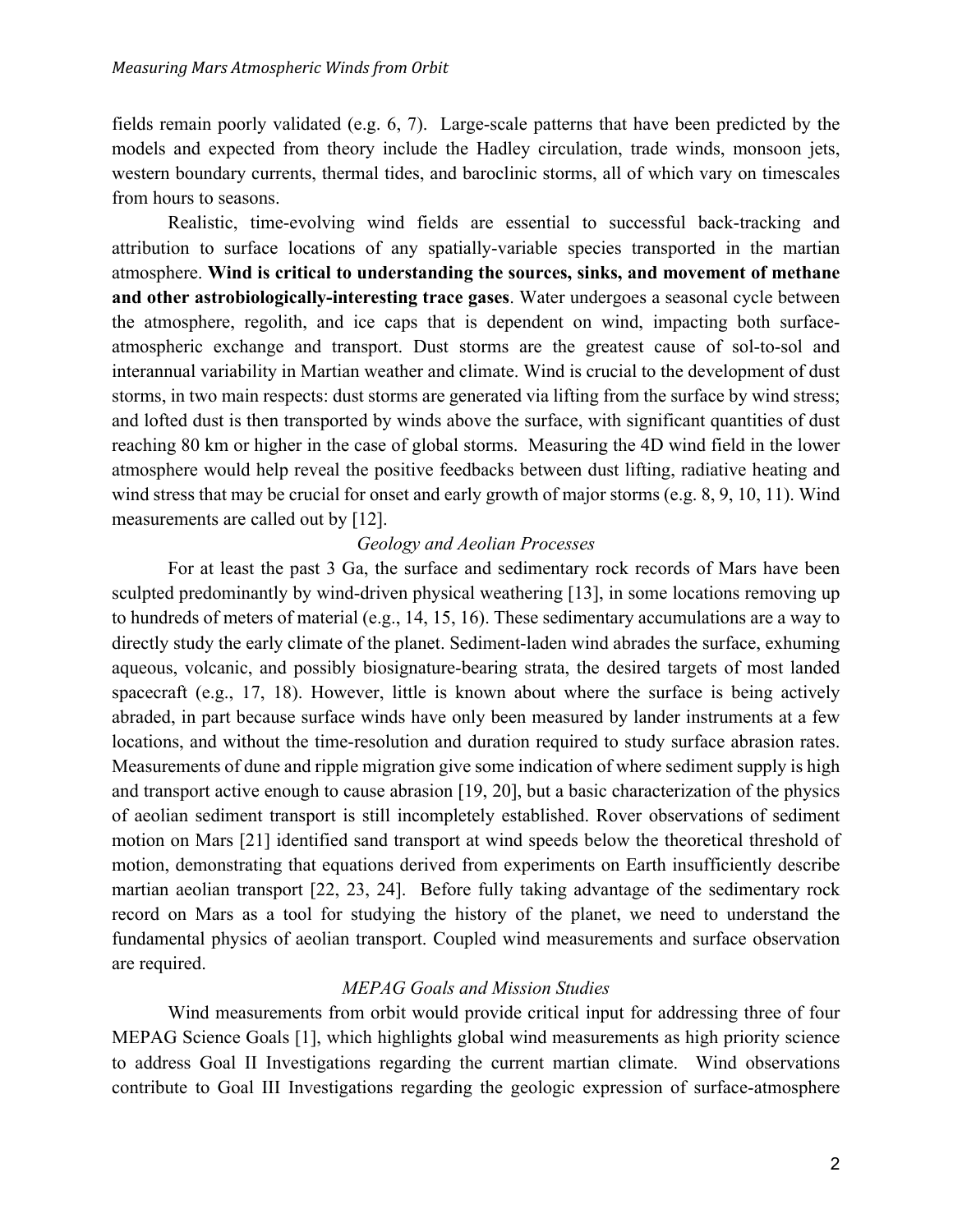volatile exchange and Goal III Investigations relating to aeolian processes and dust generation and lifting mechanisms. Goal IV, relating to preparing for human exploration, lists wind observations as being integral to human exploration, specifically the high priority need for global wind observations from orbit.

Science Analysis Groups (SAGs) chartered by MEPAG since the last Planetary Science Decadal Survey have necessitated inclusion of wind observations for future missions. The Next Mars Orbiter SAG (NEX-SAG) [25] stated,

"*Observation of wind velocity is the single most valuable new measurement that can be made to advance knowledge of atmospheric dynamic processes."* 

The Ice and Climate Evolution SAG (ICE-SAG) include wind measurements as one of the highest priorities for understanding the transport of volatiles and dust between atmospheric and surface reservoirs [26]. Both SAGs and [1] emphasize that particular value is given to simultaneous measurements of wind, temperature, dust and water ice opacities, and other atmospheric state variables so that atmospheric transport, fluxes, and sources and sinks can be identified.

#### *Vision and Voyages in Planetary Science, 2013-2022*

The most recent Planetary Decadal Survey [27] recognized the importance of wind measurements on Mars and their significance to the top-level objectives of NASA planetary science research and planetary bodies other than Mars. In discussing outstanding questions in Mars climate research in particular, the report highlighted, "What is the four-dimensional wind structure of the Martian atmosphere from the surface boundary layer to the upper atmosphere?"

#### *Existing Wind Measurements*

Landers: Wind sensors have been included in the payload of every mission sent and scheduled to the surface of Mars, except for the Mars Exploration Rovers [28, 29, 30]. The wind sensors onboard the Viking Lander 1, Pathfinder, and Mars Science Laboratory (MSL) missions all experienced problems that prevented or limited reliable measurements. As a result, the longest record of wind measurements is still provided by the Viking Lander 2, with almost two complete Martian years of continuous measurements. However, wind speed and direction are strongly influenced by local and regional topography, thus are not always representative of the large-scale circulation. For example, recent results by InSight in Elysium Planitia show that the diurnal cycle of wind direction is influenced both by the global Hadley circulation and by flows induced by the nearby gentle regional slope (e.g., 31). Hence global atmospheric wind observations from Mars orbit are needed both to understand global transport patterns and to better interpret and place in context local-scale flows.

MAVEN: The Mars Atmosphere and Volatiles EvolutioN (MAVEN) Neutral Gas and Ion Mass Spectrometer (NGIMS) began measuring the winds of the upper atmosphere  $(\sim 125-300 \text{ km})$ in 2016 and continues making wind measurements monthly by sweeping the instrument back and forth across the ram pointing [32]. In June 2020, MAVEN began raising its periapsis and the monthly wind measurements were no longer able to be made at the lower altitudes.

Ground-based Telescopes: Occasional ground-based single-dish and interferometric observations of the disk of Mars have provided line-of-sight wind velocities. High-resolution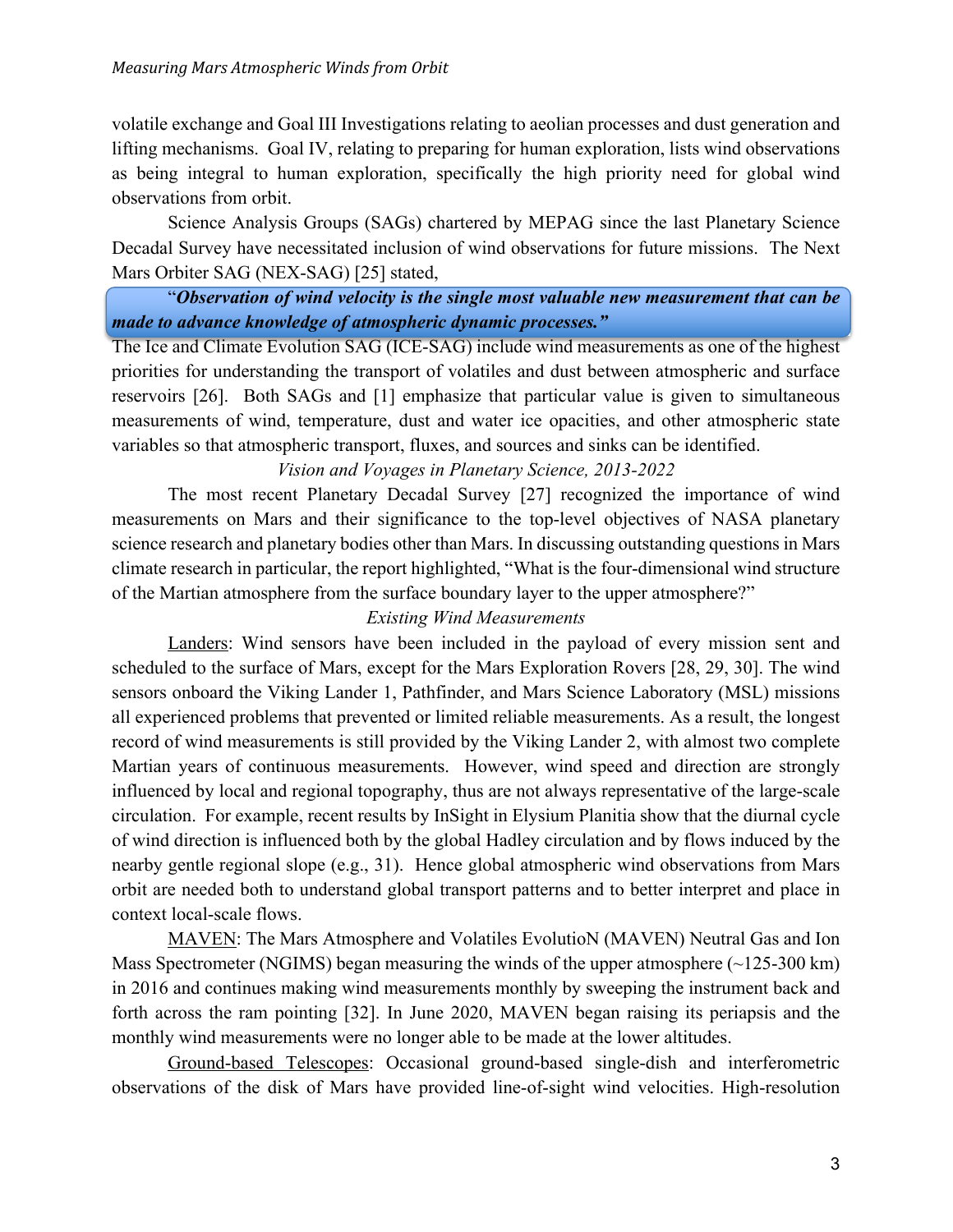heterodyne millimeter spectroscopy observed the doppler-shifted spectral line cores of carbon monoxide (CO) (well-mixed in Mars' atmosphere), and provided wind velocities in the middle atmosphere where the spectral line cores are formed [33, 34, 35]. In addition, [36] conducted heterodyne infrared observations of the non-LTE  $CO<sub>2</sub>$  emission feature in the atmosphere and presented zonal wind measurements across the disk of the planet. However, these millimeter observations were limited by their poor spatial resolution (typically 10 arcsec/~3400 km [35]) and very low temporal coverage.

Cloud tracking from the surface and orbit: Cloud tracking retrieves atmospheric winds by imaging the positions of transient atmospheric phenomena (e.g., water or dust clouds) over time, and using their displacement between images to retrieve cloud motions, assuming that clouds are passive tracers of the flow which reflect the underlying winds. It has been used to measure winds at specific local times, altitudes, and latitudes, e.g. [37] using MGS-MOC, [38] using THEMIS-VIS, and [39] using MEx-VMC. However, cloud tracking is limited to daytime observations only and the sparse nature of martian clouds limits its utility to observe globally with sufficient vertical and spatial resolution.

#### *Why Atmospheric Modeling is Insufficient*

 Information about the state of the atmosphere may be obtained from two sources: spacecraft measurements observe the state of the atmosphere at the time of the measurements, but are limited in both spatial and temporal coverage, and general circulation models (GCMs) which are a means of filling in the gaps within the observational record. Much work has gone into the development of these models and, while they serve as a useful tool for understanding atmospheric behavior in general, they suffer from a lack of observational validation. The variety of unique Mars GCMs are known to differ in their predictions (e.g., [6]), in particular those of wind directions and magnitudes which may be significantly inaccurate. Their differences and lack of grounding in observational data limit their ability to provide insight into Mars atmospheric and climate processes and provide useful instantaneous forecasts of weather – essential for future landed robotic and human activity. **The current state of numerical modeling is, by itself, insufficient to meet the needs of the Mars exploration program going forward.** Furthermore, the lack of validated models of Mars' present day circulation casts great doubt on the validity of such models' predictions for the circulation in Mars' recent or ancient past, which are heavily relied upon for interpreting Mars' past geology and habitability [40, 41, 42].

 To mitigate these weaknesses in numerical modeling, data assimilation (DA) frameworks have been adapted from the terrestrial weather forecasting community, which blend the strengths of both direct observation and numerical modeling (e.g., 43, 44, 45, 46, 47, 48). Under a generalized DA framework, the numerical model 'background state' of the atmosphere is augmented with available observations to 'steer' an analysis of the true atmospheric state towards the values of the more accurate observations. At present, the atmospheric fields most regularly observed from orbit are temperature and dust opacity (from TES [49] and MCS [50, 51]). However, in the absence of networks of surface pressure measurements, which remain vital on Earth but unlikely on Mars, direct wind measurements are essential to constrain the absolute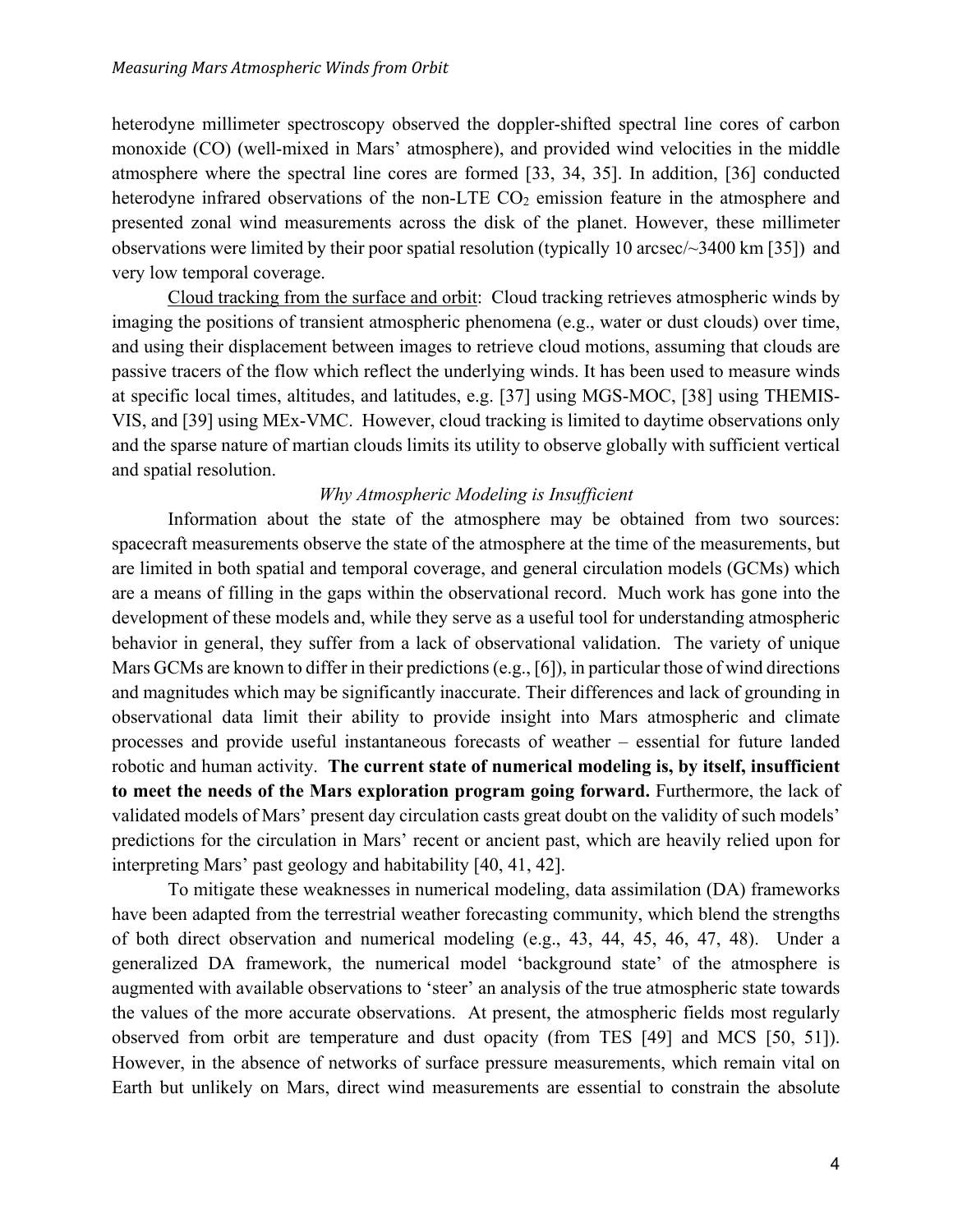modeled wind magnitude. Assimilation of wind data, both magnitude and direction, is one key new data source that can markedly improve DA forecasts at Mars, as it provides a direct, rather than second-order, correction to the modeled wind field.

# **III. Importance for Future Human and Robotic Spaceflight**

NASA has identified a variety of "Strategic Knowledge Gaps" (SKGs) for human exploration of Mars. As described by [1] Goal IV and [2], closing SKGs related to climatological risks for human missions is a high-priority for Mars exploration. Atmospheric conditions such as the vertical temperature profile, the distribution of aerosols, and the four-dimensional wind field pose a risk to spacecraft EDL (e.g., aerodynamic maneuvering) and surface operations (e.g., damage to instruments from wind-blown material). As the level of acceptable risk is much lower for crewed missions than for robotic missions, the need to address outstanding knowledge gaps regarding the dynamics and variability of Mars' atmosphere becomes increasingly important. Winds significantly impact the simulated dynamics of parachutes and landers [52]. Furthermore, a crewed mission to Mars will include novel mission components such as in situ resource utilization (ISRU). Additional understanding of atmospheric conditions are needed to guide mission architecture and engineering design, as well as to mitigate risks to landed instruments and human explorers [53].

Previous robotic missions to Mars and human missions to the Moon have demonstrated the risks posed by atmospheric particulates to landed instruments and astronaut equipment. [1] states: "particulates can affect engineering performance and lifetime of hardware and infrastructure." Apollo spacesuits were coated and abraded by dust particulates, which threatened the integrity of suits and astronaut safety. On Mars, airborne fine-grained dust poses a threat to human explorers and their equipment. Accumulation and removal of wind-blown material also poses a unique challenge for solar power.

During crewed surface missions, ISRU systems may be used for crew consumables and ascent vehicle propellent. As such, there is a critical need to "understand the resilience of atmospheric In Situ Resource Utilization processing systems to variations in martian near surface environmental conditions" [1]. In this sense, additional data on the state and variability of the surface regime (e.g., wind speed, wind direction, and pressure), and resultant wind-driven sediment flux will play a critical role in guiding instrument design and placement [54]. Besides the direct hazards posed to instruments and humans, surface winds may also introduce unforeseen consequences for planetary protection, as wind-driven transport of Earth-based microbes could provide an opportunity for forward contamination on Mars.

## **IV. What Wind Measurements are Needed**

Our *science baseline* observation parameters and cadence are governed by the most stringent science questions that can be addressed by wind measurements from orbit, the requirements to validate atmospheric models, stated MEPAG objectives, and plausible technical feasibility within the next decade. It is as follows: vector-resolved horizontal winds from the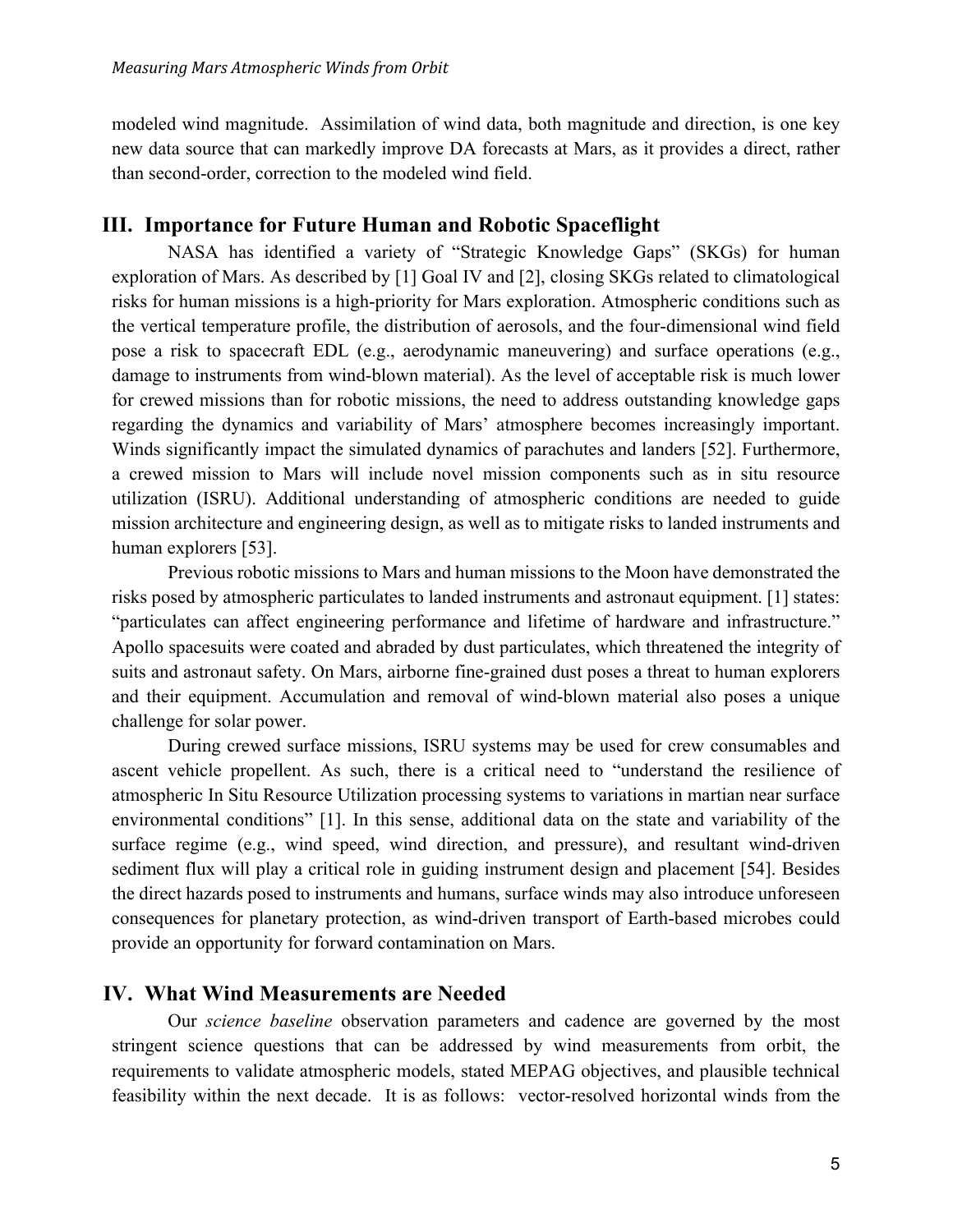surface to  $\geq 80$  km altitude at  $\leq 5$  km vertical and  $\leq 300$  km horizontal resolution with a precision of  $\leq$ 5 m/s over the entire planet for 1 Mars year at  $\geq$ 2 local times-of-day. Observations meeting the science baseline would fully address high priority science goals given by [1], substantially improve atmospheric models and their predictive capabilities, and reduce risk to future human exploration of Mars. As stated by MEPAG [1], we emphasize that these observations are most valuable when made in conjunction with other atmospheric state variables such as temperature, dust and water ice opacities, and trace gas  $(e.g., H<sub>2</sub>O)$  mixing ratios.

There are plausible ways in which the science baseline may be exceeded in certain aspects during the next decade. For instance, higher vertical (e.g.,  $\leq$ 2 km) and/or horizontal ( $\leq$ 50 km) resolution in the lower atmosphere and boundary layer would identify medium- and fine-scale processes associated with topography and transient phenomena. Observations over multiple Mars years and during a global dust storm would be highly valuable to constrain variability and understand how Mars' great dust storms impact climate processes such as loss of water to space [55, 56, 57]. Observations at 4-8 local times-of-day are necessary for a system with a strong diurnal cycle, which is insufficiently characterized in existing Mars atmospheric observations [58].

## **V. Available Instrumentation to Make These Measurements**

#### *LIDAR*

Lidar can measure martian winds by detecting the range-resolved Doppler shift of the laser backscatter profile of dust/aerosol along the laser beam line of sight. It can measure winds both day and night and during dust storms. It is most sensitive to the lowest ~40 km of atmosphere and insensitive above 60 km. The Mars lidar for global climate studies from orbit (MARLI) is a directdetection Doppler wind lidar that measures the wind speed along the laser's line-of-sight in addition to dust and water ice extinction [59]. MARLI has been developed through PICASSO and MATISSE program funding to NASA GSFC and was planned to reach TRL 6 in June 2020, prior to the COVID-19 reduction in work. Wind speed is retrieved from the surface to ~40 km with measurement standard deviations under 5 m/s. This is even improved in dust storm conditions (standard deviations as low as 2 m/s). Through the cross-polarization of the laser backscatter, dust and water ice extinction can be distinguished from the surface to  $\sim$  40 km with  $\leq$ 10% relative error, allowing the continuation of the long record of atmospheric dust and water ice opacities over the last 20+ years. Critically, MARLI has a higher vertical resolution, 2 km, than most Mars atmospheric observations to-date  $(-5-10 \text{ km})$ , which would address important science questions regarding the atmospheric circulation and vertical mixing of dust and water ice.

#### *Sub-mm Sounder*

Submillimeter limb sounding can measure atmospheric winds by observing the line-ofsight position (Doppler shift) and shape (width, strength) of submillimeter thermal emission lines from molecules including H2O, CO isotopologues and (potentially) other species [60]. It can measure day and night, is insensitive to dust storms, and is most sensitive from  $\sim$ 10 km to 100 km altitude. In the past several years, a sub-mm sounder has been optimized for use at Mars to obtain global atmospheric wind fields [61]. The instrument is TRL 6, except for SEU testing on the